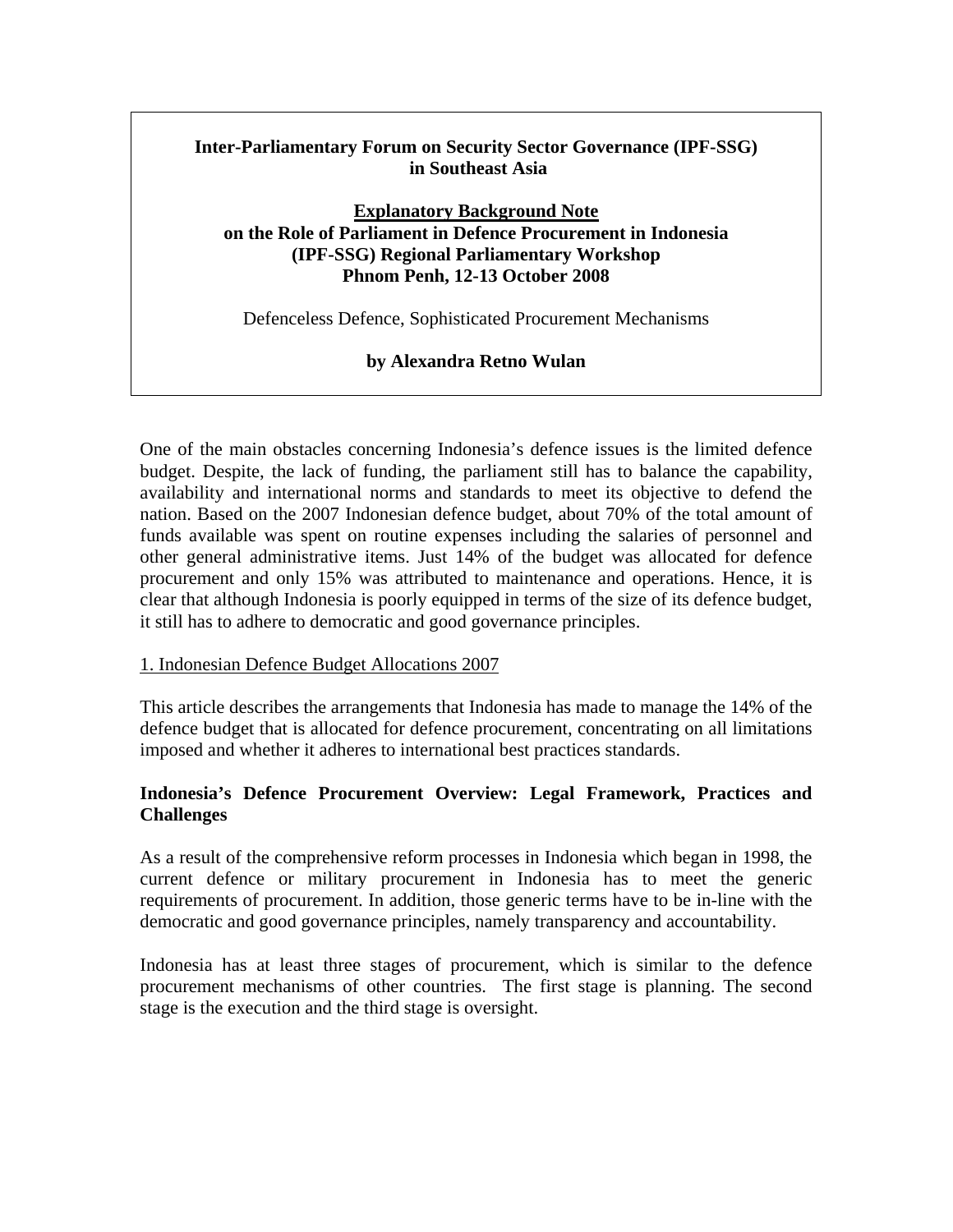## 2. Overview of Indonesia's Defence Procurement Mechanism

### **Defence Procurement: Legal Frameworks**

In theory, Indonesia set up its legal framework for procurement (including defence procurement) very meticulously. However, the implementation processes will be tested in the upcoming years, primarily since the defence procurement mechanism that is currently in place was only created in 2006.

The rules, regulations, norms and standards of procurement in Indonesia are only stipulated in one single law. Indonesia has at least nine important laws and regulations that are applicable to defence procurement.

#### 3. Legal Frameworks of Indonesia's Defence Procurement

RPJP (Rencana Pembangunan Jangka Panjang – Long-term Development Plan) is the multi-year basic reference document defining Indonesia's development strategy. Hence, Law No.17/2005 on the RPJP should be the foundation of Indonesia's defence policy including the plan for defence procurement. The law stipulates the general policy for the development for the period from 2006 to 2025. Based on the RPJP, the newly elected President has to formulate the mid-term development plan (RPJM – Rencana Pembangunan Jangka Menengah) for each tenure. Consecutively, the government has to prepare its work plan (RKP – Rencana Kerja Pemerintah) and annual state budget on an annual basis. In a more specific account of defence, the government (Ministry of Defence) has to set out the Defense White Paper. Indonesia launched its second Defense White Paper in 2008, while its first was launched in 2003.

On the implementation level, the legal frameworks are spread out within different laws and regulations.

#### List of Laws and Regulations of Indonesia's Defence Procurement

#### Practices in Indonesia

To simplify the complex process of defence procurement, the Indonesian case study can be observed in three stages, namely, planning, execution and oversight.

Defence planning in Indonesia operates under three different cyclical processes. The general national government planning which is formulated by the President and the National Development Planning Agency (Bappenas – Badan Perencanaan dan Pembangunan Nasional) early on in each presidential administration. Hence, although Indonesia might install new president in office, it can still have a "sustainable"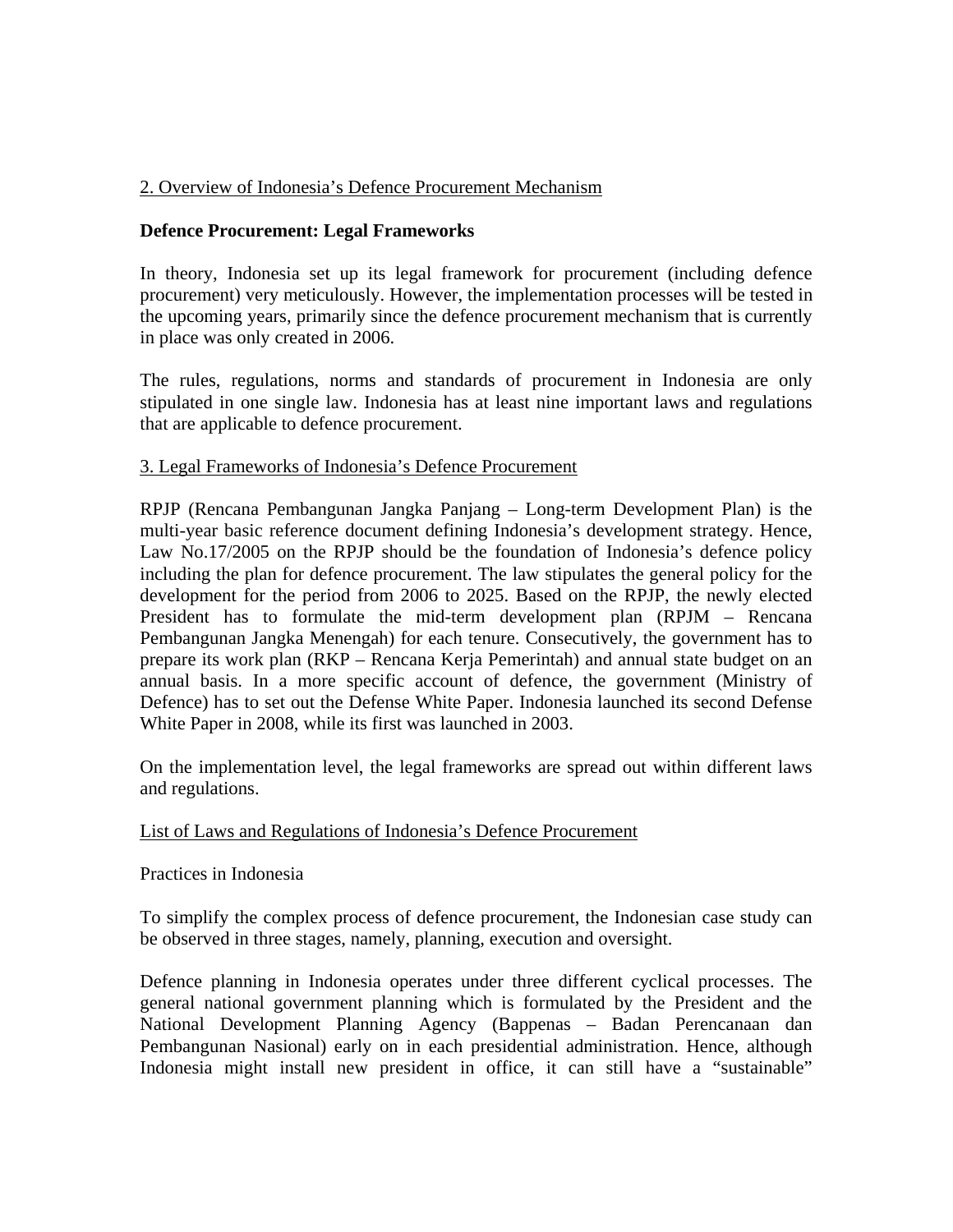development plan with the Bappenas onboard to decide the national government planning on a five- year basis.

At the other end of a spectrum, the specific defence planning ought to be formulated by the Minister of Defence in cooperation with the Military Headquarters/ Chief of Armed Forces. This should be another five-year cyclical process. Therefore, it is necessary for Indonesia to have an annual cyclic process to link the process of national development planning and defence planning.

Indonesia sets up a number of annual based processes, led by the President and the procurement triumvirate (Minister of Defence, Minister of Finance and the Head of Bappenas), as the short-term planning mechanism. The process includes the budget allocations for defence procurement which has to be concluded by the parliament. These different cyclical processes operate simultaneously.

#### 4. The Planning Process of Indonesia's Defence Procurement

At the execution stage, Indonesia assigns a special *ad-hoc* agency for each procurement process, including defence which is, in effect, an inter-agency body which comprises various related stakeholders, such as Ministry of Defence, Military Services/Units and the BUMN (Badan Usaha Milik Negara – State owned enterprises) for defence procurement. Furthermore, this *ad-hoc* agency is intended to act as coordinating body. The decision to execute the process of defence procurement is made by at least four primary institutions, i.e.: the Ministry of Finance, the Parliament (particularly the Budget Commission and Commission I for Defence & Foreign Affairs), and, the Ministry of Defence in corporation with the Military Headquarters and the Bappenas.

#### 5. The Execution Process of Indonesia's Defence Procurement

To complete the process, Indonesia sets up the multi-layered oversight mechanism. The parliament is the primary institution in charge of overseeing the defence procurement process. However, the smallest circle of control rests within the procurement unit – internal audit unit. The internal audit unit should carry out supervision of a wide-range of issues, including the budget, specifications and processes of the defence procurement. Concurrently, the National Audit Office must specifically oversee the budget for defence procurement. Above both control units, the parliament should act on behalf of their constituents to oversee the whole defence procurement process, specifically as concerns taxpayers money and the objective to defend the nation and protect the country. As for precautions taken against any potential wrongdoings of parliamentarians, Indonesia has a vibrant civil society element and vigorous Corruption Eradication Commission (KPK-Komisi Pemberantasan Korupsi).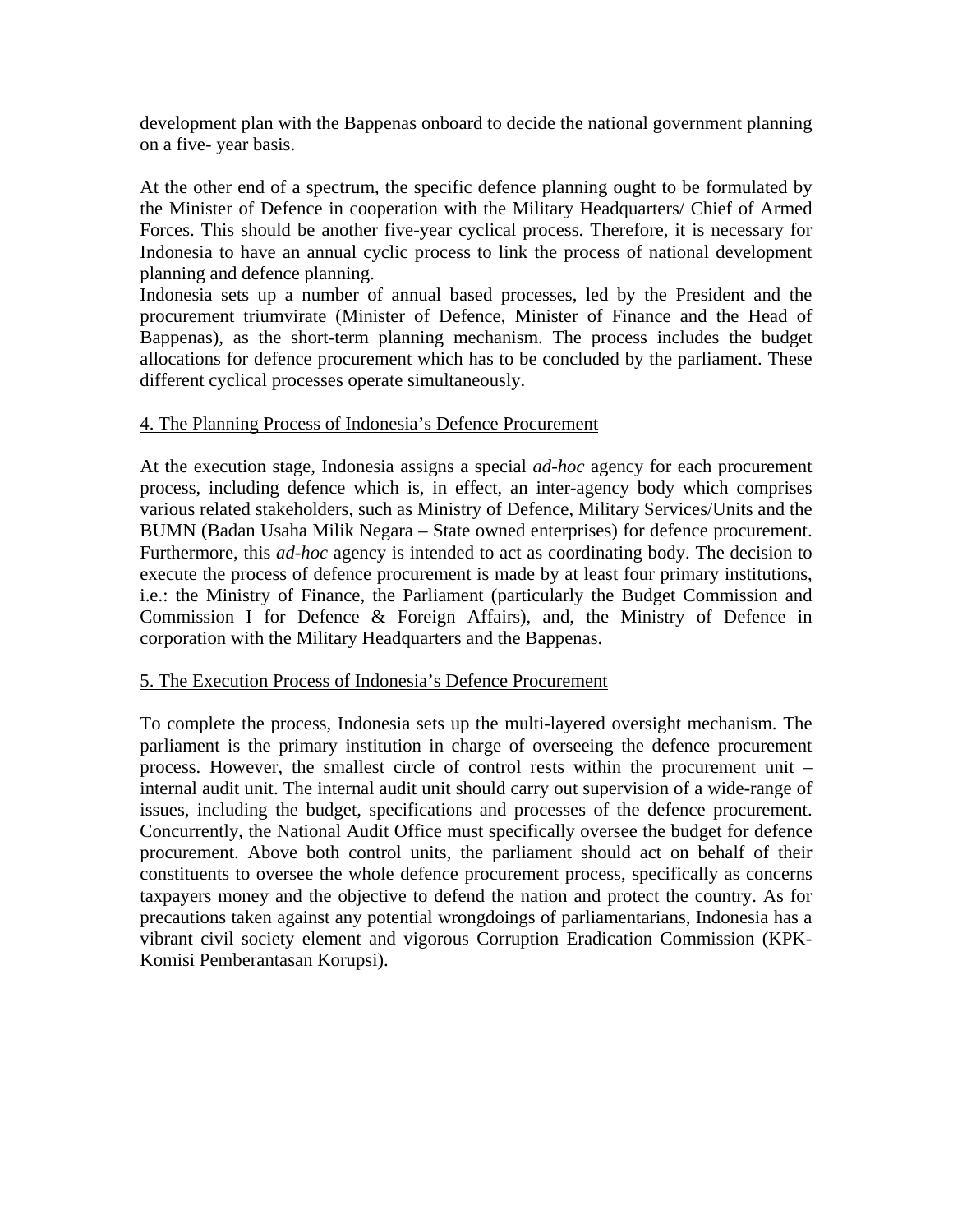## 6. The Multi-layered Oversight Mechanism of Indonesia's Defence Procurement

### **Defence Procurement: Challenges**

Indonesia only set up the mechanism for government procurement in 2006 and there are clearly challenges, in particular within the sphere of defence procurement. Most of the challenges actually come from the parliament side and concern non-systemic matters.

1. Lack of interest and knowledge of parliamentarians

Commission I and the budget commission within the Indonesian Parliament consist of a diverse group of parliamentarians. Most of them have no background in technology, military/defence nor do they have any managerial skills and it is difficult for them to actually oversee as the issue.

#### 2. Sophisticated and complex technicalities

In relation to point number 1., defence technicalities are indeed complex and sophisticated. Unless the parliamentarians have a high level of interest, it would be difficult to understand and speak the same language as the military does regarding weaponry, military vehicles and other defence procurement items.

3. Funding

Last but not least, one of Indonesia's challenges concerning defence procurement issues is funding. With minimum budget allocations and complicated international restrictions or political requirements, Indonesia has to be very creative with defence procurement. Hence, tensions between state institutions are often inevitable as their interests are high but their capacity is low.

# *Concluding Notes: Defenceless Defence, Sophisticated Procurement Mechanism and Control*

Budget allocations for procurement in Indonesia only represent approximately 14% of the total defence budget. Nevertheless, in order to correspond to the democratic and good governance values, Indonesia has set up a transparent and accountable procurement mechanism. In 2006, Indonesia decided that defence procurement should be treated as one of the other government procurement processes. Hence, starting from 2006, Indonesia has only had one generic procurement mechanism and its oversight procedures. Noticeably, the Presidential Decree No.80/2006 sets up the centralised, standardised and systematic mechanism of defence procurement. Simultaneously, Indonesia has prepared extensive laws and regulations to support the current defence procurement mechanism and its oversight procedures. Hence, the current defence procurement practices in Indonesia are transparent and accessible for public control (accountability). The two-year period is clearly not long enough to thoroughly test the newly set up mechanism. Therefore, it is indispensable to maintain the interest of civilians and particularly the